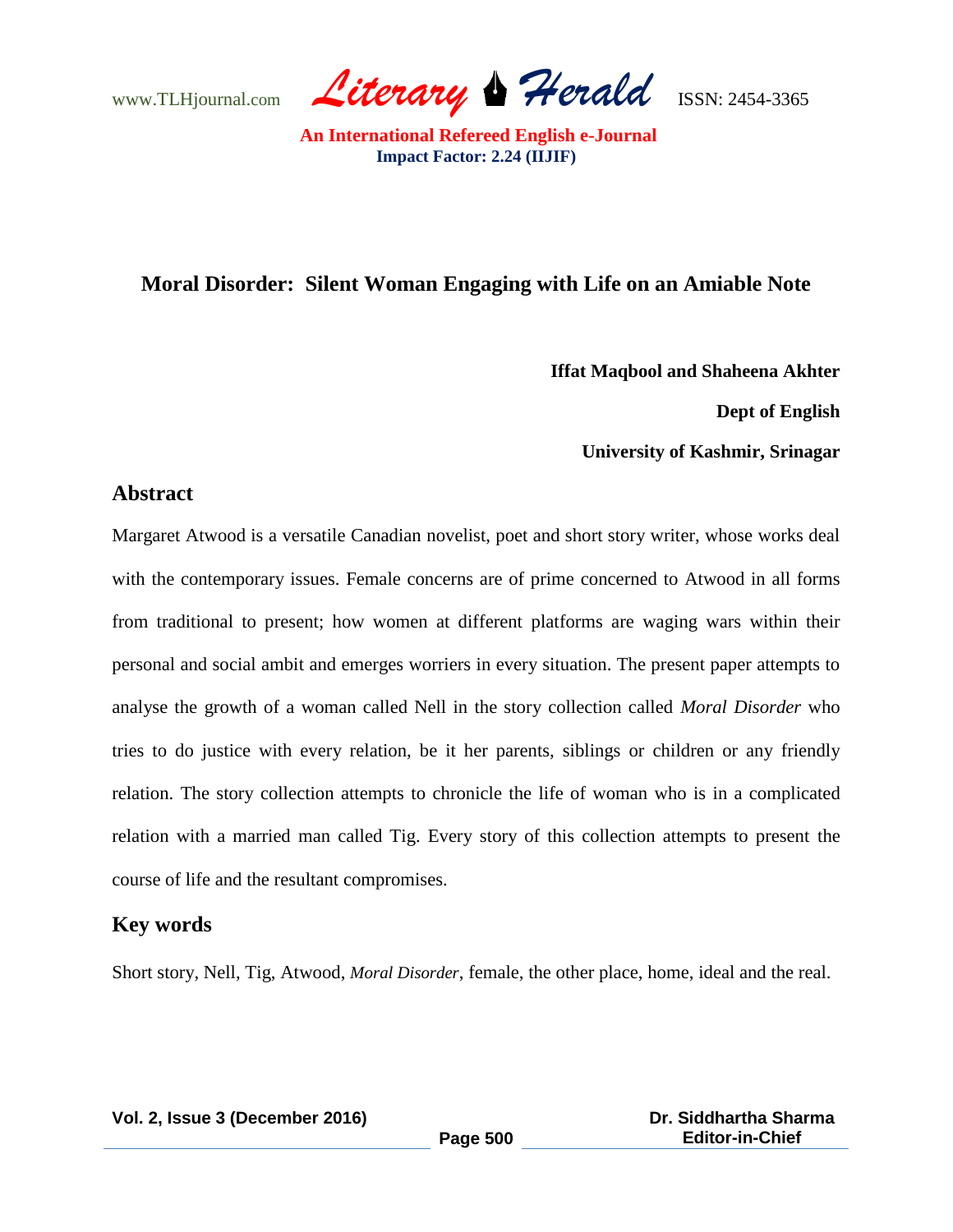www.TLHjournal.com *Literary Herald*ISSN: 2454-3365

## **Moral Disorder: Silent Woman Engaging with Life on an Amiable Note**

**Iffat Maqbool and Shaheena Akhter**

 **Dept of English** 

**University of Kashmir, Srinagar** 

Storytelling is a very old human skill that gives us an evolutionary advantage.

- Atwood

Margaret Eleanor Atwood (1939) is an internationally acclaimed poet, novelist and short story writer. Atwood is recognized as a major figure in Canadian letters who uses devices as Irony, Symbolism and self-conscious narrators. She explores the relation between humanity and nature, the dismal side of human behaviour and power as in relation to gender and politics. Being a popular novelist, Atwood has helped to define and identify the goals of contemporary Canadian literature and has earned a distinguished reputation among feminist writers for exploring various women issues.

 Margaret Atwood is Canada's most important writer- an extremely versatile, imaginative, and in the most peculiar sense, a productive writer who published twelve volumes of poetry, twelve novels, seven short-fiction collections, six volumes of literary criticism, various reviews and numerous critical articles and even a history book, children's book and some comic strips. Her work has been translated into more than thirty languages. She is also the winner of the prestigious Booker prize 2000, for her novel *The Blind Assassin* and has repeatedly been shortlisted for the Nobel prize for literature. Besides being a renowned writer , she is a social critic who reflects on literary, political and social issues in a global framework and Canadian literature and culture in particular.

 Although Atwood - by virtue of her virtuosity is definitely not a short story writer like Alice Munro and Mavis Gallant, she joins these authors in making up the group of the three leading short story writers of Canadian literature. Atwood has published short fiction for four decades - *Dancing Girls* (1977),*Murder in the Dark* (1983),*Bluebeard's Egg* (1992), *Wilderness* 

| Vol. 2, Issue 3 (December 2016) |          | Dr. Siddhartha Sharma  |  |
|---------------------------------|----------|------------------------|--|
|                                 | Page 501 | <b>Editor-in-Chief</b> |  |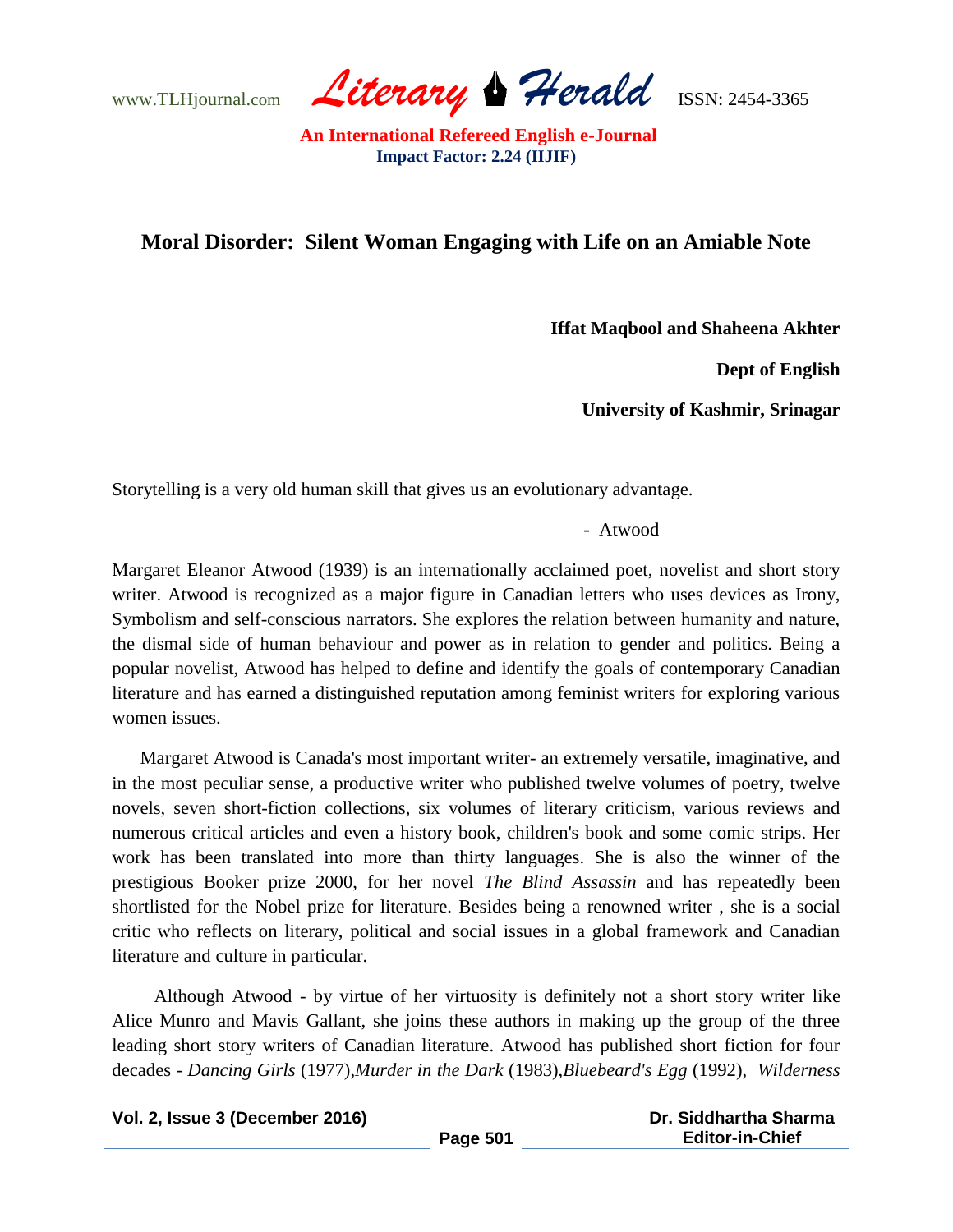www.TLHjournal.com *Literary Herald*ISSN: 2454-3365

*Tips* (1991), *Good Bones (*1992), *Bottle (*2004), *The Tent* (2006), *Moral Disorder* (2006) and *Stone Mattress (*2014). She has definitely produced some of the modern classics of Canadian short fiction with stories as 'Polarities', ' The Man from Mars', ' Death by Landscape', 'The Age of Lead', 'My Last Duchess' and numerous others.

 Her stories often give voice to marginal characters who try to revise their assigned roles. The quality that each story shares is the confessional focus, not necessarily of Atwood's herself but on part of her fictional characters. They are for the most part stories of the self, involving crisis of perception and identity (forced or acquired) either within the individual Psyche or arising between men and women. Such problems of Identity, perception and the clash between utopian representations and bitter realities are recurrent and central themes in Atwood' stories.

The subjects are familiar tropes of the current short story: miseries and confusions of childhood, city people learning life on a subsistence ...( characters) They are not quite predictable , but near to it, though there is a patience, a kindness in the tone which is not common.(Guardian)

 *Moral Disorder* is Atwood's brilliant collection of short stories that captures the saga of a single character , seen as a girl growing up the 1930's , a young woman named Nell in her 50's and 60's, and today at present, living the half of a couple , no longer attractive, reflecting and commenting on the changing state of the world. Each story focuses on the ways relationships metamorphose a characters life: a woman's complex affection for a married man, the grief upon the death of parents and the joy of giving birth to children, the realization of being with someone you truly love. Although this collection of short stories comprises of eleven stories but this appears more or less like a novel as the central character Nell provides a unique kind of connectivity to these stories. It is told in fragments, the stories focusing on particular gritty situations of life. It captures every moment from 1930 to the present . Although episodic in nature with disjointed moments, Atwood provides a memorable mosaic of domestic pain and the surface tension of a troubled family. Atwood balances these apparently disjointed, non linear events, thoughts and memories against life -with its own shape and a possible destiny.

 Sharply focused, intensely personal ... *Moral Disorder* is domestic realism at its most convincing . These are poignant stories crammed with richly nostalgic detail, rueful, wise, elegiac. (Joyce carol oates)

*Moral Disorder* is about the moments of the whole life of a woman, full of sacrifices and sacrileges - the life of Nell married to Tig or Gilbert. The first story begins with an elderly married couple, Tig and Nell, having breakfast and discussing some horrendous political murder that took place far away. At the first instance the story stricks a familial chord and one understands that this is the framework for family stories. Her life is like Atwood's books -"a sock

**Vol. 2, Issue 3 (December 2016)**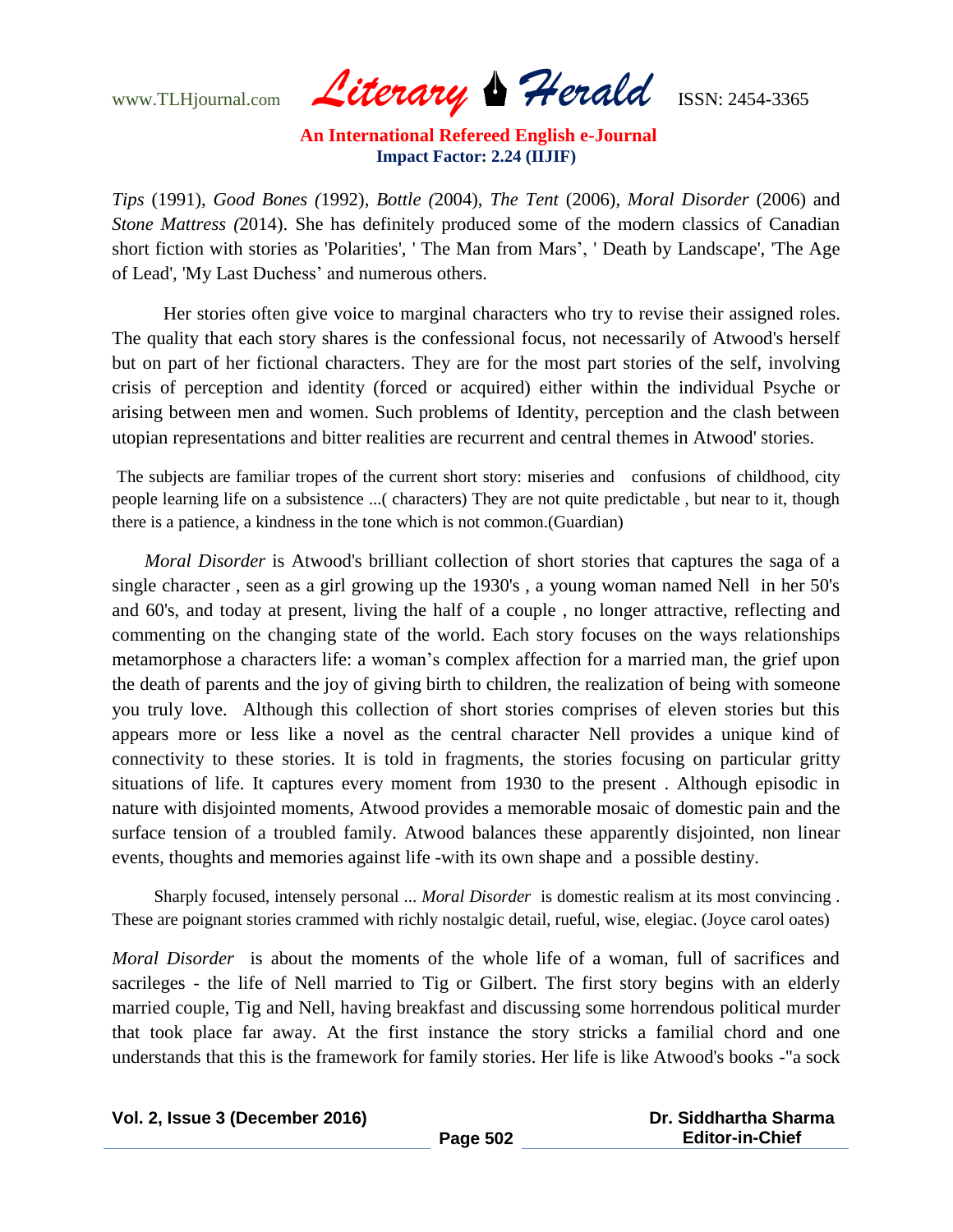www.TLHjournal.com *Literary Herald*ISSN: 2454-3365

drawer into which a number of disparate things are shoved , a jumble", "she'd been put in a false position, and she hated that. But she had no other word to suggest-no word for herself that would be both truthful and acceptable".( *M.D* . 135) The stories in this collection present Nell as a sole survivor and a fighter with harsh realities of life on one pretext or the other. In 'The Art of Cooking and Serving' Nell who is eleven years old knitts a layette for her yet- to- be- born sisterthe garment being lopsided while reading a book of household advices that makes her imagine a perfect life ahead, with all the efficacies of a lady of the time. In ' The Other Place' the young Nell is now a graduate , living magnanimously with a 'gold mirror and also the horrible green satin bedspread'.(*M.D.*101) She appears empty and removed from social exchange. Here, Nell's younger, rootless self haunts and challenges the stability of life in the present;

But my dreaming self refuses to be consoled. It continues to wander, aimless, alone. It cannot be convinced of its safety by any evidence frawn from my walking life. I know this because i continue to have the same dream, over and over.(*M.D*.101)

In 'Monopoly' and in 'Moral Disorder' Nell is married, living on a farm and attached to the Earth and various vegetation around. Only Atwood could imagine and write about the plump 'White Horse' called Gladys and the lamb with a such comic tone. At that stage, Nell " still thought life on a farm represented some superior form of authenticity."(*M.D*.172) as simultaneously life makes its way smoothly as Nell is expecting a baby. Thus, another stage in Nells life, as "Nell told him about the baby, and it was all fine" (*M.D.*184)

 Moreover , the collection represents those things that clearly weave around the thought process and memories as Nell thinks on the same lines in 'The Entities'. A woman spends her entire life sacrificing for others be it her husband, parents , siblings or a stranger ( turns The house that gives a woman like Nell a sense of completeness, she never hesitates to share it with some one she adores). In case of Nell, she provides shelter to Tig and his family when they need it badly. Nell thinks about the entities in terms of memories and things;

But what else could i do with all that? thinks Nell, wending her way back to her own house. All that anxiety and anger, those dubious good intentions, those tangles lives, that blood' as Atwood writes. "I can tell about it or i can bury it. In the end, we all become stories. Or else we will become entities. Maybe it's the same".(*M.D*.213)

One can easily perceive that the integrity of these stories lies in the struggling yet facile character of Nell , who is consistently struggling with the contrast that life presents- pain, sickness and death and the visions of a perfect life conditioned by family advice, television images and children's stories. Nell as a child is full of ideas about an ideal home with everything in

|  |  |  | Vol. 2, Issue 3 (December 2016) |  |
|--|--|--|---------------------------------|--|
|--|--|--|---------------------------------|--|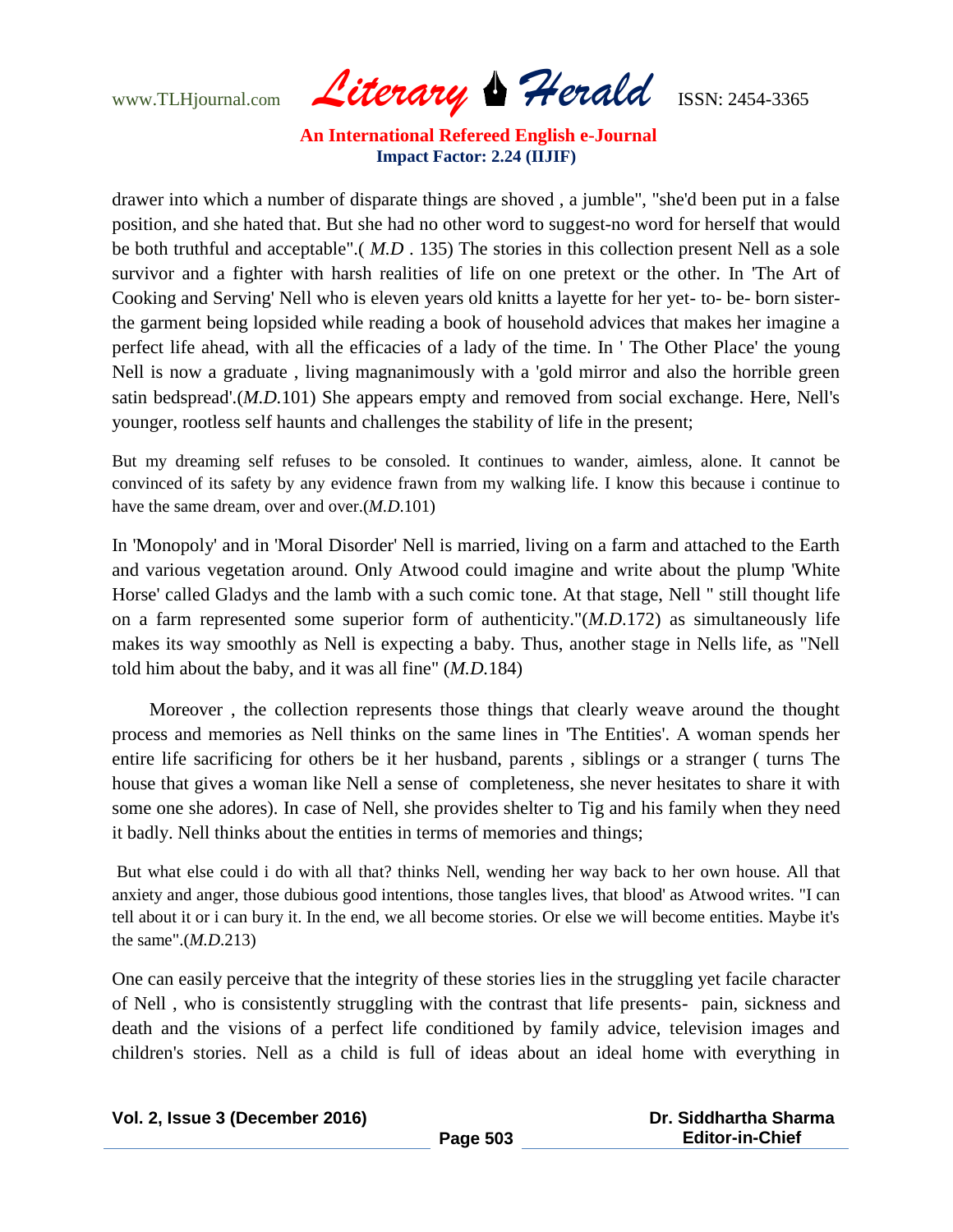www.TLHjournal.com *Literary Herald*ISSN: 2454-3365

perfection until such ideal imagination is found impractical and impossible. Nell in every possible way tries to attach herself to a human community of men, women, children and work but finds it worthless and morally disordered. But, she still has a dream for her life, of that 'other place' a place still furnished with gold mirror and " also the green satin bedspread, which has taken on a life of its own and is able to morph into cushions, or sofas, or armchairs, or even once a hammock" (*M.D.*101). With such representations of the female imaginations and the resultant clash between the ideal and the real Atwood provides, "disastrous hubrid and phenomenal spirit with empathy and bemusement".

Moreover, such picturesque narrative of a woman's life bounces along seamlessly ever changing prespective from first to third persons view and makes these stories irresistible. "Bad News" presents a woman and her husband in their autumn years. Nell muses that tenses define their lives. "Past tense, back then; future tense, not yet... smaller than anyone else's window".(*M.D.*4) These stories leap from one decade to the next and back, the relationship of the sisters become more complicated and intriguing. Each story is a change of tense and tone into which that presents a deep understanding of Nell, her strength and weaknesses. The character of Nell gathers sympathy that is truly rare, as her life progresses. Although there is no chronological continuity to the arrangement of the stories, one is left with an impression of putting together a puzzle resulting in a sense of accomplishment. The story that ends the collection," The Boys at the Lab" returns us to Atwoods unnamed narrator, now a middle aged woman caring for her elderly parents-essentially mother that evokes a familiarity with Atwood's other fiction, where similar portraits of strong yet elusive maternal figures, including ghostly mother of *Surfacing*. Here, the mother is bedridden, near blind and near deaf;

Talking into her ear is like talking into the end of a long narrow tunnel that leads through darkness to a place i can't really imagine. What does she do in there all day? All day, and all night. What does she think about? Is she bored, is she sad, what's really going on? (*M.D.*238)

When mother's memory at last fades, the narrator evokes out of her own imagination, an ending to the final story she has told her mother. Thus, the daughter emerges as a strong motherly figure who assumes the role of mother for her own mother.

Thus, *Moral Disorder* by way of these intermittent stories brings something new to the dramatization of growing up of a female into such relations as were not expected of a woman. In terms of Nell's spatialization of experience- be it a farm life or her dealings with her relatives, this collection offers a kaleidoscopic reflection of female coming of her age. With a seemingly casual but carefully managed haphazardness, the narrative moves backwards and forward over the life of Nell who refuses any straight forward chronology. With such sensitivity to the literary

**Vol. 2, Issue 3 (December 2016)**